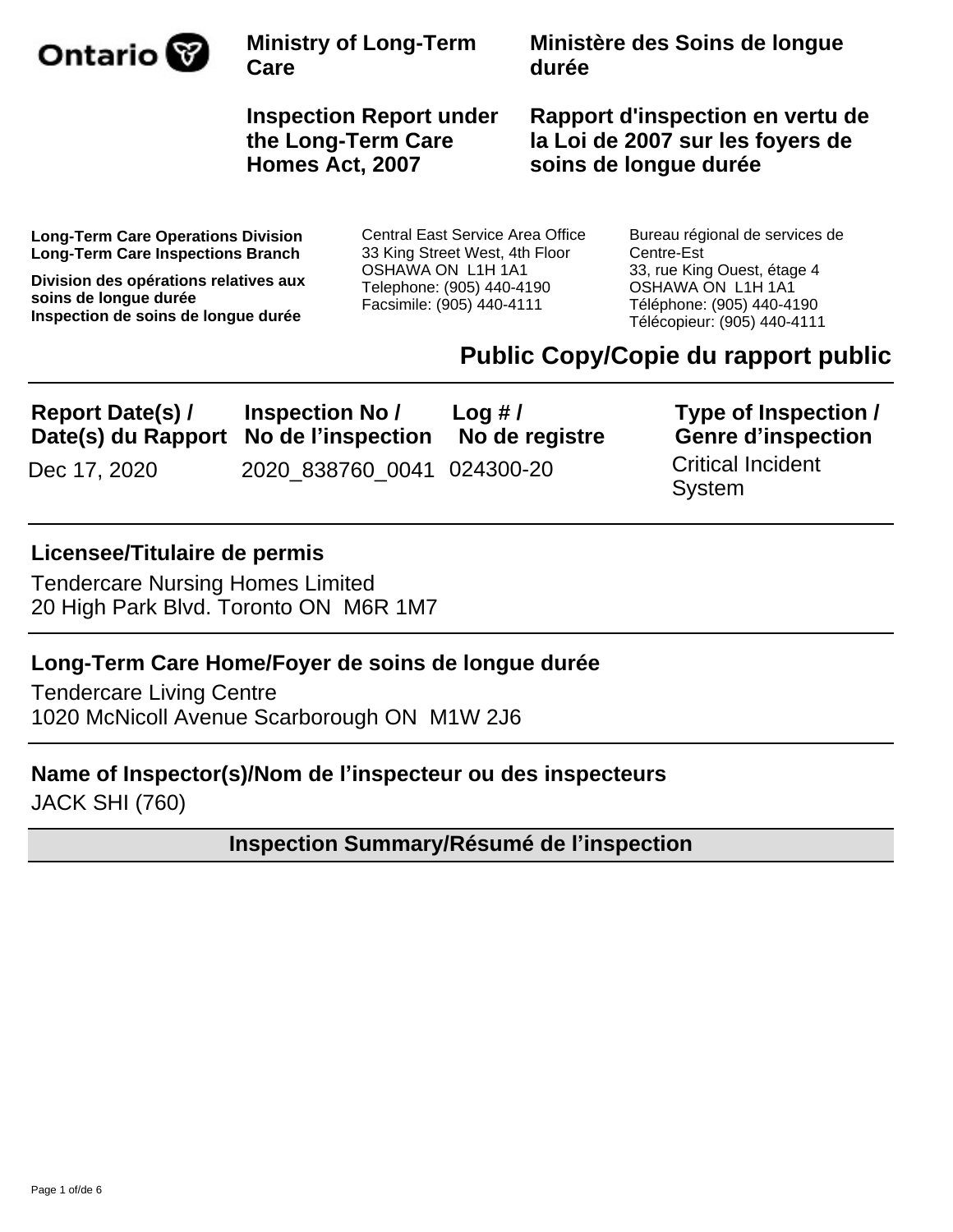

**Ministère des Soins de longue durée**

**Inspection Report under the Long-Term Care Homes Act, 2007**

**Rapport d'inspection en vertu de la Loi de 2007 sur les foyers de soins de longue durée**

**The purpose of this inspection was to conduct a Critical Incident System inspection.**

**This inspection was conducted on the following date(s): December 16, 2020.**

**The following intakes were completed in this critical incident inspection:** 

**A log was related to a disease outbreak.**

**During the course of the inspection, the inspector(s) spoke with Housekeepers, a Registered Nurse (RN), Registered Practical Nurses (RPN), Personal Support Workers (PSW), Housekeeping Supervisor, the Associate Director of Care (ADOC), the Director of Care (DOC), and Extendicare Consultants.**

**During the course of the inspection, the inspector conducted observations of the home and interviews with the staff.**

**The following Inspection Protocols were used during this inspection: Infection Prevention and Control**

**During the course of this inspection, Non-Compliances were issued.**

 **1 WN(s) 0 VPC(s) 1 CO(s) 0 DR(s) 0 WAO(s)**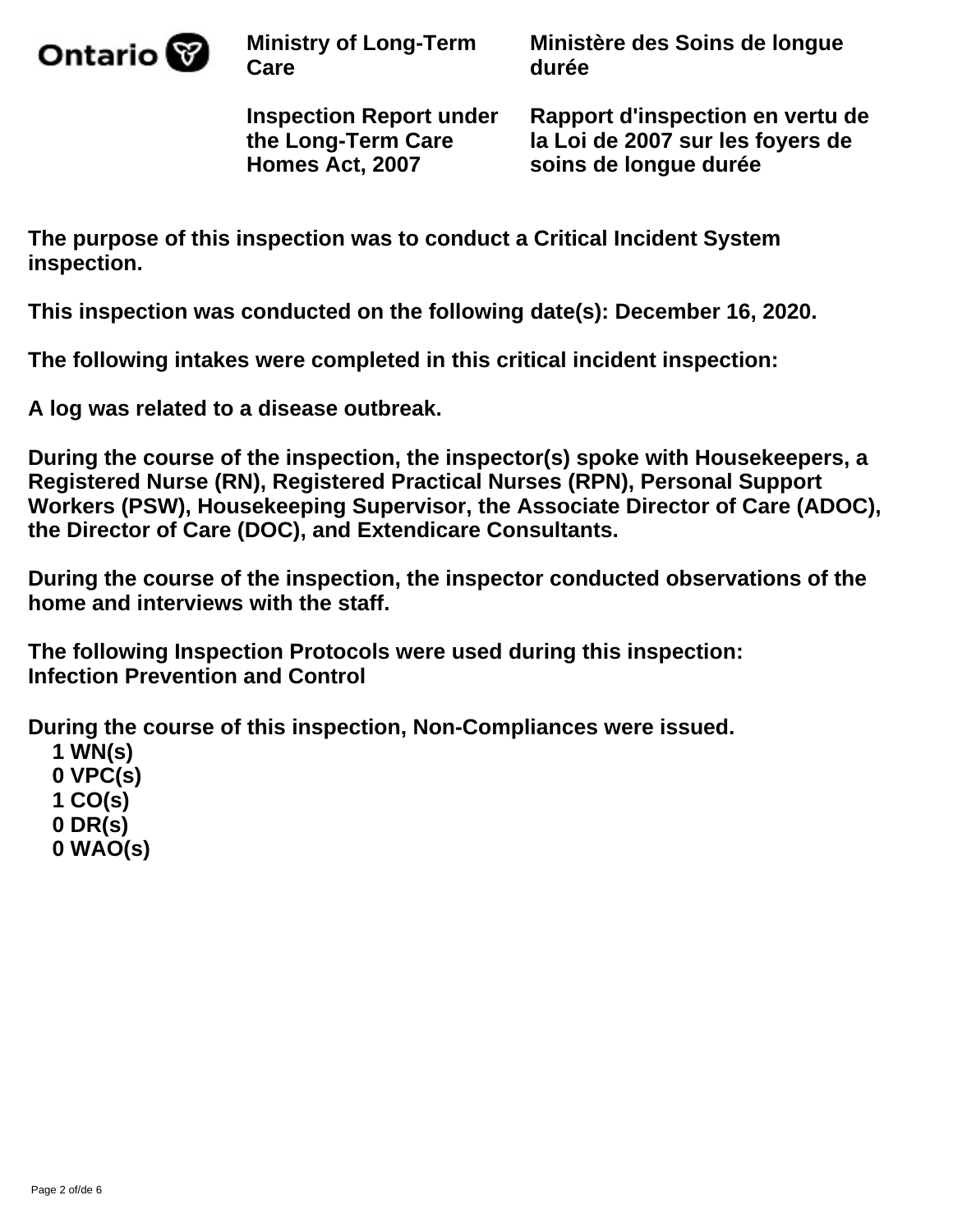

**Ministère des Soins de longue durée**

**Inspection Report under the Long-Term Care Homes Act, 2007**

**Rapport d'inspection en vertu de la Loi de 2007 sur les foyers de soins de longue durée**

| NON-COMPLIANCE / NON - RESPECT DES EXIGENCES                                                                                                                                                                                                                                              |                                                                                                                                                                                                                                                                                                                         |  |  |
|-------------------------------------------------------------------------------------------------------------------------------------------------------------------------------------------------------------------------------------------------------------------------------------------|-------------------------------------------------------------------------------------------------------------------------------------------------------------------------------------------------------------------------------------------------------------------------------------------------------------------------|--|--|
| Legend                                                                                                                                                                                                                                                                                    | Légende                                                                                                                                                                                                                                                                                                                 |  |  |
| WN - Written Notification<br>VPC - Voluntary Plan of Correction<br>DR - Director Referral<br>CO - Compliance Order<br>WAO - Work and Activity Order                                                                                                                                       | WN - Avis écrit<br>VPC - Plan de redressement volontaire<br>DR - Aiguillage au directeur<br>CO - Ordre de conformité<br>WAO - Ordres : travaux et activités                                                                                                                                                             |  |  |
| Non-compliance with requirements under<br>the Long-Term Care Homes Act, 2007<br>(LTCHA) was found. (a requirement under<br>the LTCHA includes the requirements<br>contained in the items listed in the definition<br>of "requirement under this Act" in<br>subsection 2(1) of the LTCHA). | Le non-respect des exigences de la Loi de<br>2007 sur les foyers de soins de longue<br>durée (LFSLD) a été constaté. (une<br>exigence de la loi comprend les exigences<br>qui font partie des éléments énumérés dans<br>la définition de « exigence prévue par la<br>présente loi », au paragraphe 2(1) de la<br>LFSLD. |  |  |
| The following constitutes written notification<br>of non-compliance under paragraph 1 of<br>section 152 of the LTCHA.                                                                                                                                                                     | Ce qui suit constitue un avis écrit de non-<br>respect aux termes du paragraphe 1 de<br>l'article 152 de la LFSLD.                                                                                                                                                                                                      |  |  |

**WN #1: The Licensee has failed to comply with O.Reg 79/10, s. 229. Infection prevention and control program**

**Specifically failed to comply with the following:**

# **s. 229. (4) The licensee shall ensure that all staff participate in the implementation of the program. O. Reg. 79/10, s. 229 (4).**

# **Findings/Faits saillants :**

1. The licensee has failed to ensure that staff participated in the implementation of the Infection Prevention and Control (IPAC) program.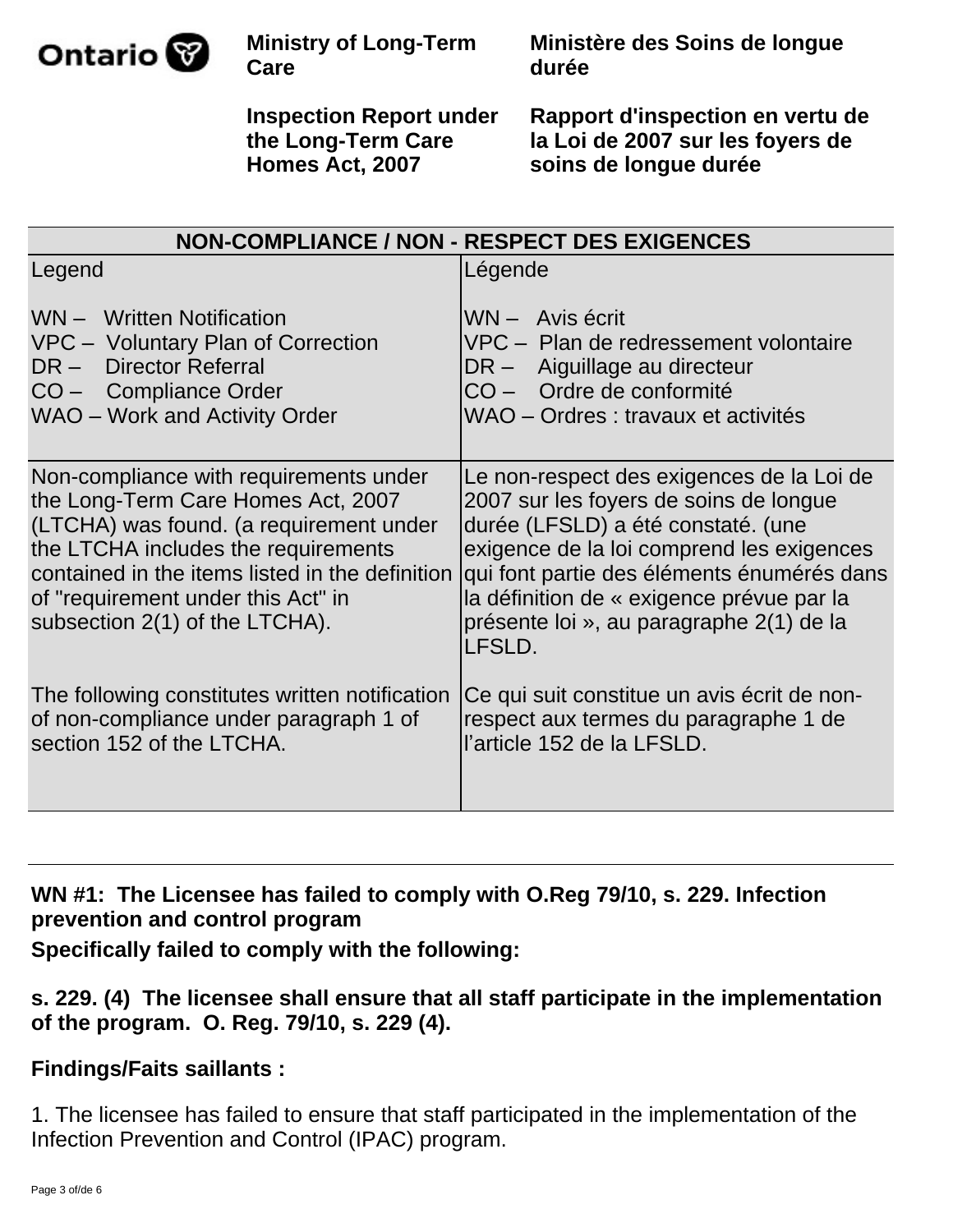

**Ministère des Soins de longue durée**

**Inspection Report under the Long-Term Care Homes Act, 2007**

**Rapport d'inspection en vertu de la Loi de 2007 sur les foyers de soins de longue durée**

The home submitted Critical Incident System (CIS) report to the Director, related to a disease outbreak in the home.

According to the Extendicare Consultants, public health declared the entire home in an outbreak and staff were directed to follow contact and droplet precautions home wide. A number of staff and residents were confirmed to have tested positive for the outbreak and a number of residents have died as a result of the outbreak.

Observations were conducted by the inspector noted the following:

- Throughout the home, there were many resident rooms and areas that did not have personal protective equipment (PPE) caddies for staff members to don on PPE. - There were a few resident PPE caddies that did not have various glove sizes for staff to use, only one size was available in a few PPE caddies.

- A PSW was observed doffing off their PPE as they exit a resident's room but enters back in again to wash their hands.

- A PSW was seen putting on a surgical mask over their N95 mask. The PSW was aware this was not according to the home's infection prevention and control (IPAC) practices.

- An empty resident's drink cup was placed on top of the PPE caddie.

- A housekeeper was seen exiting a resident's room without doffing off their reusable gown and gloves. The housekeeper said that there was no garbage can to throw away their PPE by the resident's room. A housekeeping supervisor later showed the inspector that there was a garbage bin located close to the resident's door and that the housekeeper could have used that to dispose their soiled gloves. The housekeeping supervisor did acknowledge that there was no area for the housekeeper to doff off their reusable gown, so they had to travel a distance in the hallway to dispose their gown. - Another housekeeper was seen double gloving themselves. The housekeeping

supervisor said that this was not the right process and not the correct way to put on gloves.

- Resident's clothing protectors were placed on top of the PPE caddies on a unit of the home.

- An RN was seen exiting a resident's room and entering another without changing their gown while they were assessing the residents. The RN had indicated they could go from one resident's room to another wearing the same gown as long as they were not doing direct care for residents.

- A housekeeper was seen entering a resident's room without putting on a gown. The housekeeper said that they only need to put on a gown when they enter a resident's room with a particular coloured signage on them. A PSW who was nearby, said that this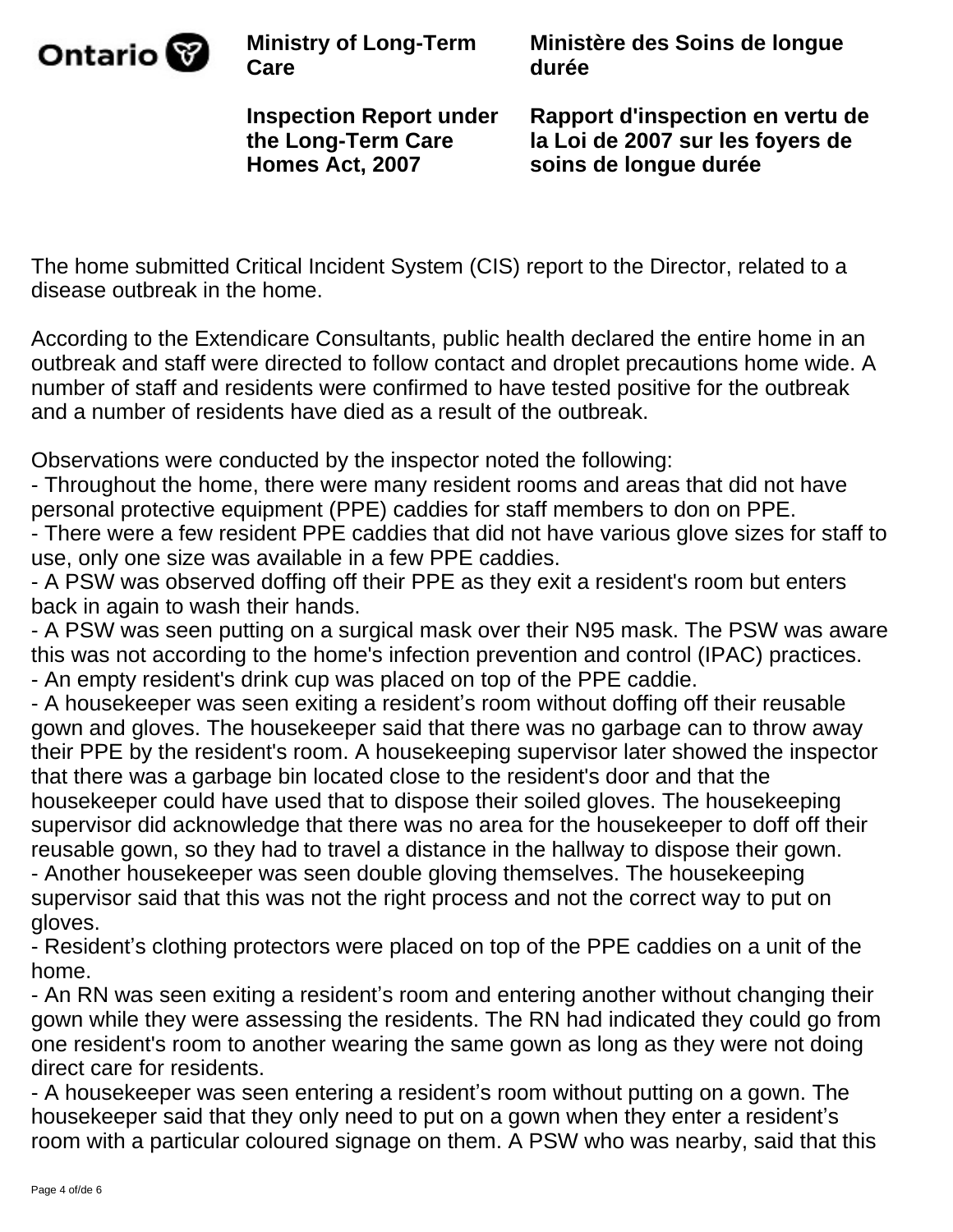

**Ministère des Soins de longue durée**

**Inspection Report under the Long-Term Care Homes Act, 2007**

**Rapport d'inspection en vertu de la Loi de 2007 sur les foyers de soins de longue durée**

was not correct, and that the housekeeper should be donning on a gown every time they enter a resident's room, regardless of the precaution signage colour.

- A PSW was seen entering a resident's room without donning on gown or gloves. The inspector showed the PSW that there were gowns available inside the PPE caddie close to the resident's room and the PSW stated they did not see this earlier.

An interview with the DOC indicated the following:

- The home was working to procure more PPE caddies and that the standard practice of the home would be to place a PPE caddie right outside each resident's room.

- PPE caddies should be replaced with PPE after a staff member uses the last one. The home has sufficient stock of PPE supplies, however, staff are not always taking the initiative to stock the PPE after the last one has been used.

- The PSW should not have entered into the resident's room to wash their hands after doffing off their PPE.

- Another PSW was spoken to by the DOC about their practice and stated that they are not supposed to be wearing a surgical mask over a N95 mask. They can wear either the surgical mask or the N95 mask, but not both at the same time.

- The DOC stated that the home was in the process of removing all reusable gowns in the home and replacing them with disposable gowns. However, the housekeeper should not have walked out of a resident's room with their gown and gloves on, those should have been disposed when they exited the resident's room.

- The other housekeeper should not have put on double gloves.

- The resident's clothing protectors should not have been placed on top of the resident's PPE caddies. The DOC said this did not follow the home's IPAC practices.

- The RN should have donning and doffing a gown each time they enter a different resident's room. The RN should be following the droplet/contact precaution signage regardless of what they were doing inside the resident's room.

- The DOC explained that there was different coloured precaution signage located on the door of every resident's room. However, the housekeeper should have been following the droplet/contact procedures regardless of the colour of the signage on the resident's door and putting a gown on when they enter a resident's room.

- The PSW should not have entered the resident's room without donning on PPE first. They are to don on in front of the resident's room, prior to them entering the room.

As there was an outbreak at the home, the observations demonstrated that there were inconsistent IPAC practices from the staff of the home and inconsistent supply of PPE outside of resident's rooms. As a result, the disease spread rapidly throughout the home and there were a number of resident deaths and also a number of residents who have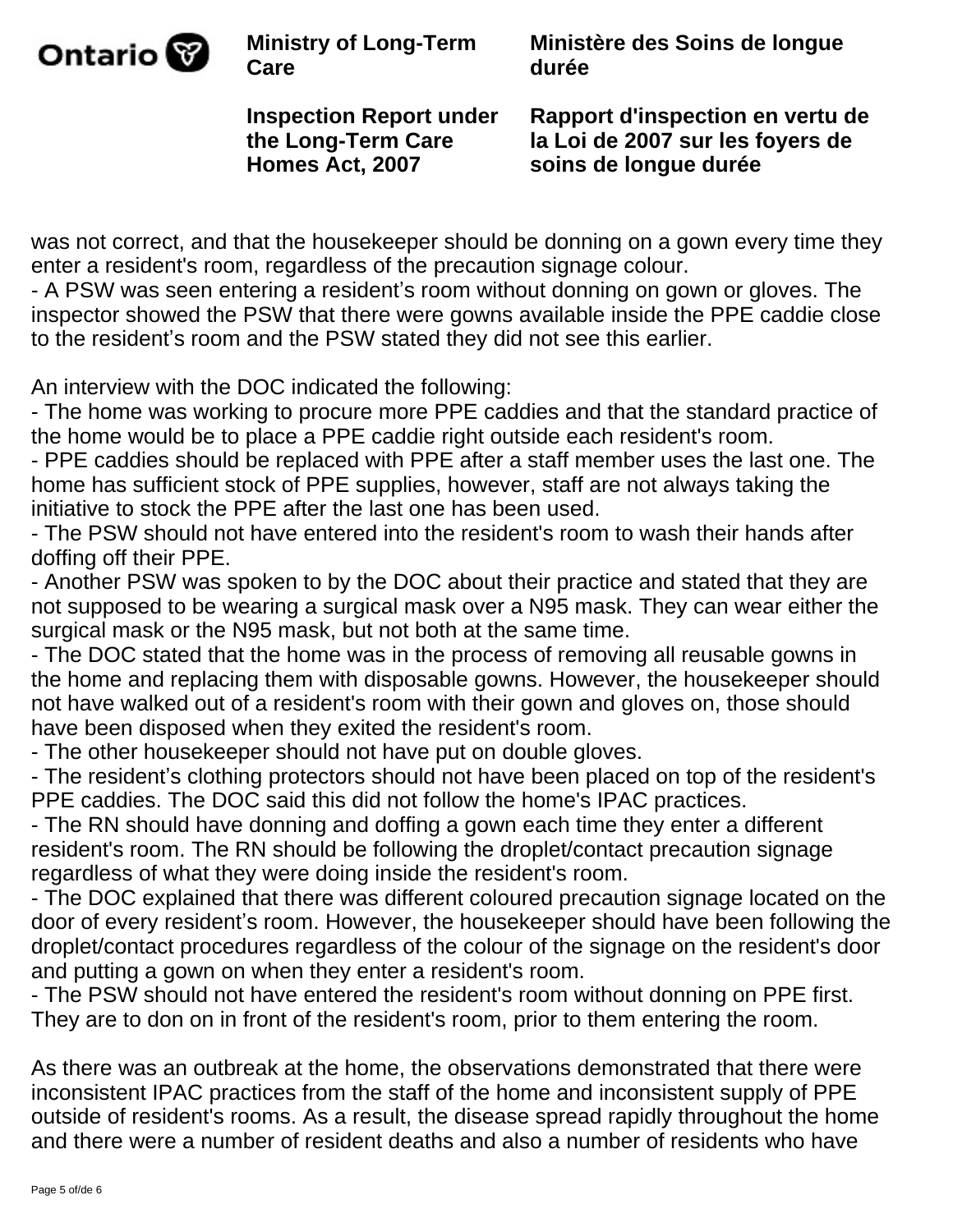

**Ministère des Soins de longue durée**

**Inspection Report under the Long-Term Care Homes Act, 2007**

**Rapport d'inspection en vertu de la Loi de 2007 sur les foyers de soins de longue durée**

tested positive for the outbreak resulting in actual risk to the residents. The risk associated to the staff not adhering to the home's IPAC program would be possible transmission of infectious agents during the ongoing outbreak in the home.

Sources: Interviews with PSWs, Housekeepers, the Housekeeping Supervisor, an RN, Extendicare Consultants, the DOC and other staff; Observations made at the home. [s. 229. (4)]

**Additional Required Actions:** 

**CO # - 001 will be served on the licensee. Refer to the "Order(s) of the Inspector".** 

**Issued on this 17th day of December, 2020**

**Signature of Inspector(s)/Signature de l¶inspecteur ou des inspecteurs**

**Original report signed by the inspector.**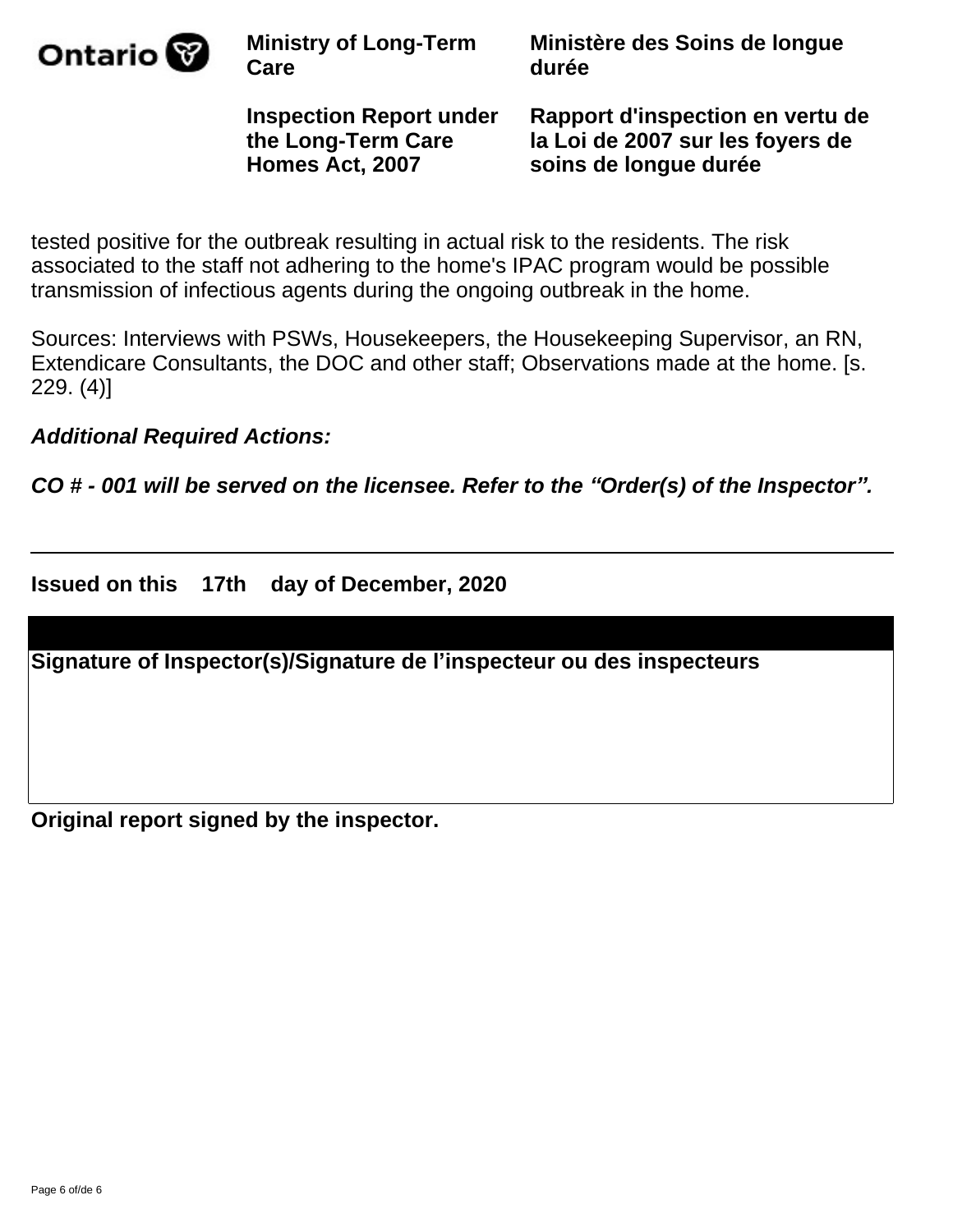

## **Ministère des Soins de longue durée**

# **Order(s) of the Inspector**

Pursuant to section 153 and/or section 154 of the Long-Term Care Homes Act, 2007, S.O. 2007, c. 8

# **Ordre(s) de l'inspecteur**

Aux termes de l'article 153 et/ou de l'article 154 de la Loi de 2007 sur les foyers de soins de longue durée, L.O. 2007, chap. 8

**Long-Term Care Operations Division Long-Term Care Inspections Branch**

**Division des opérations relatives aux soins de longue durée Inspection de soins de longue durée**

# **Public Copy/Copie du rapport public**

| Name of Inspector (ID #) /<br>Nom de l'inspecteur (No) :                        | <b>JACK SHI (760)</b>                                                               |
|---------------------------------------------------------------------------------|-------------------------------------------------------------------------------------|
| <b>Inspection No. /</b><br>No de l'inspection :                                 | 2020 838760 0041                                                                    |
| Log No. $/$<br>No de registre :                                                 | 024300-20                                                                           |
| Type of Inspection /<br><b>Genre d'inspection:</b>                              | <b>Critical Incident System</b>                                                     |
| <b>Report Date(s)/</b><br>Date(s) du Rapport :                                  | Dec 17, 2020                                                                        |
| Licensee /<br>Titulaire de permis :                                             | <b>Tendercare Nursing Homes Limited</b><br>20 High Park Blvd., Toronto, ON, M6R-1M7 |
| <b>LTC Home /</b><br>Foyer de SLD :                                             | <b>Tendercare Living Centre</b><br>1020 McNicoll Avenue, Scarborough, ON, M1W-2J6   |
| Name of Administrator /<br>Nom de l'administratrice<br>ou de l'administrateur : | <b>Francis Martis</b>                                                               |

To Tendercare Nursing Homes Limited, you are hereby required to comply with the following order(s) by the date(s) set out below: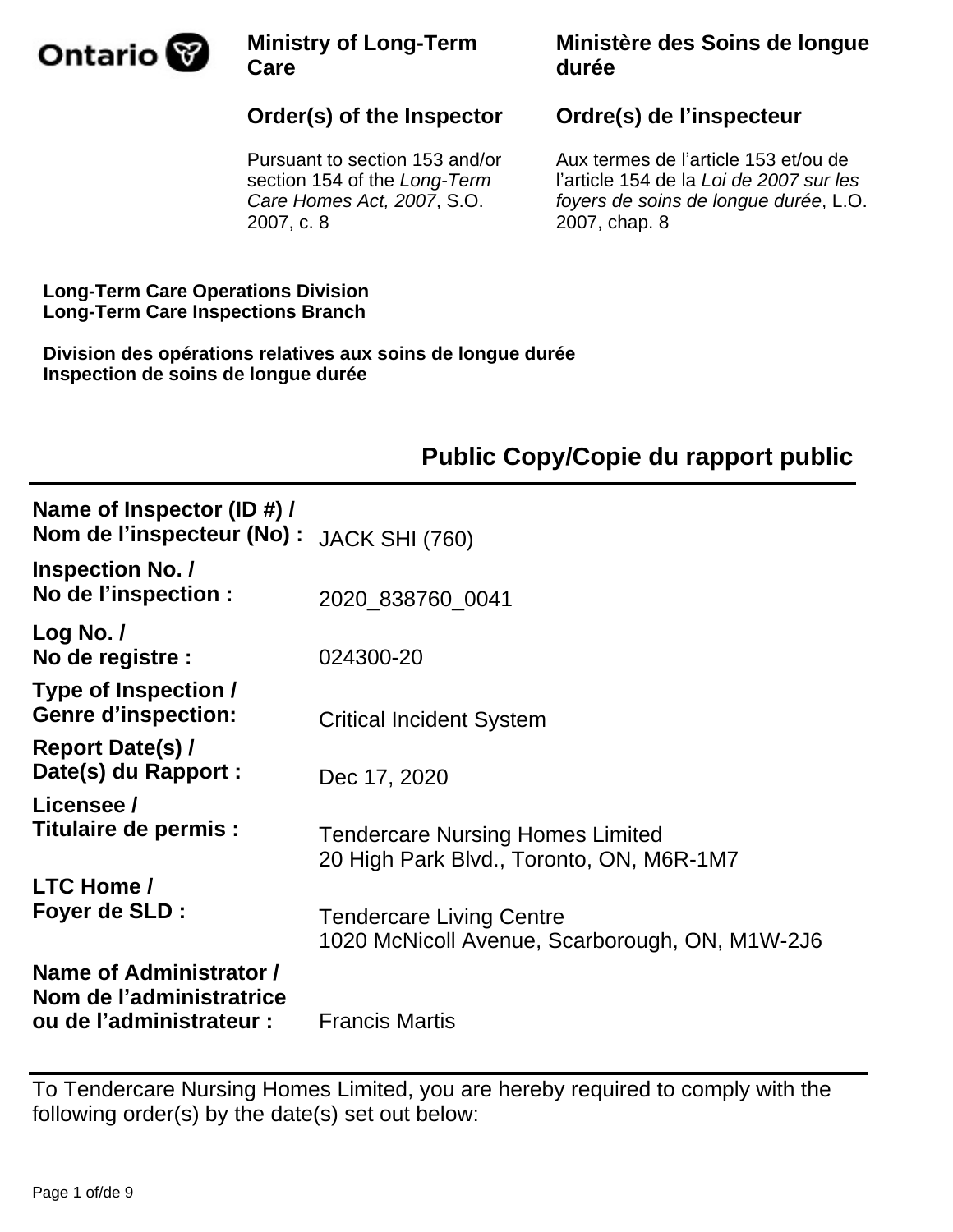

# **Order(s) of the Inspector**

Pursuant to section 153 and/or section 154 of the Long-Term Care Homes Act, 2007, S.O. 2007, c. 8

### **Ministère des Soins de longue durée**

### **Ordre(s) de l¶inspecteur**

Aux termes de l'article 153 et/ou de l'article 154 de la Loi de 2007 sur les foyers de soins de longue durée, L.O. 2007, chap. 8

| Order #/           | Order Type / |                                                    |
|--------------------|--------------|----------------------------------------------------|
| No d'ordre : $001$ |              | Genre d'ordre : Compliance Orders, s. 153. (1) (a) |

### **Pursuant to / Aux termes de :**

O.Reg 79/10, s. 229. (4) The licensee shall ensure that all staff participate in the implementation of the program. O. Reg. 79/10, s. 229 (4).

### **Order / Ordre :**

The licensee must be compliant with s. 229 (4) of O. Reg. 79/10.

Specifically, the licensee must:

1. Provide leadership, monitoring, and supervision in all home areas to ensure staff adherence with appropriate Infection Prevention and Control (IPAC) practices.

2. Provide on the spot education and training to staff not adhering with appropriate IPAC measures.

3. Ensure that all PPE caddies are fully stocked and that all caddies have all appropriate PPE in them.

### **Grounds / Motifs :**

1. The licensee has failed to ensure that staff participated in the implementation of the Infection Prevention and Control (IPAC) program.

The home submitted Critical Incident System (CIS) report to the Director, related to a disease outbreak in the home.

According to the Extendicare Consultants, public health declared the entire home in an outbreak and staff were directed to follow contact and droplet precautions home wide. A number of staff and residents were confirmed to have tested positive for the outbreak and a number of residents have died as a result of the outbreak.

Observations were conducted by the inspector noted the following: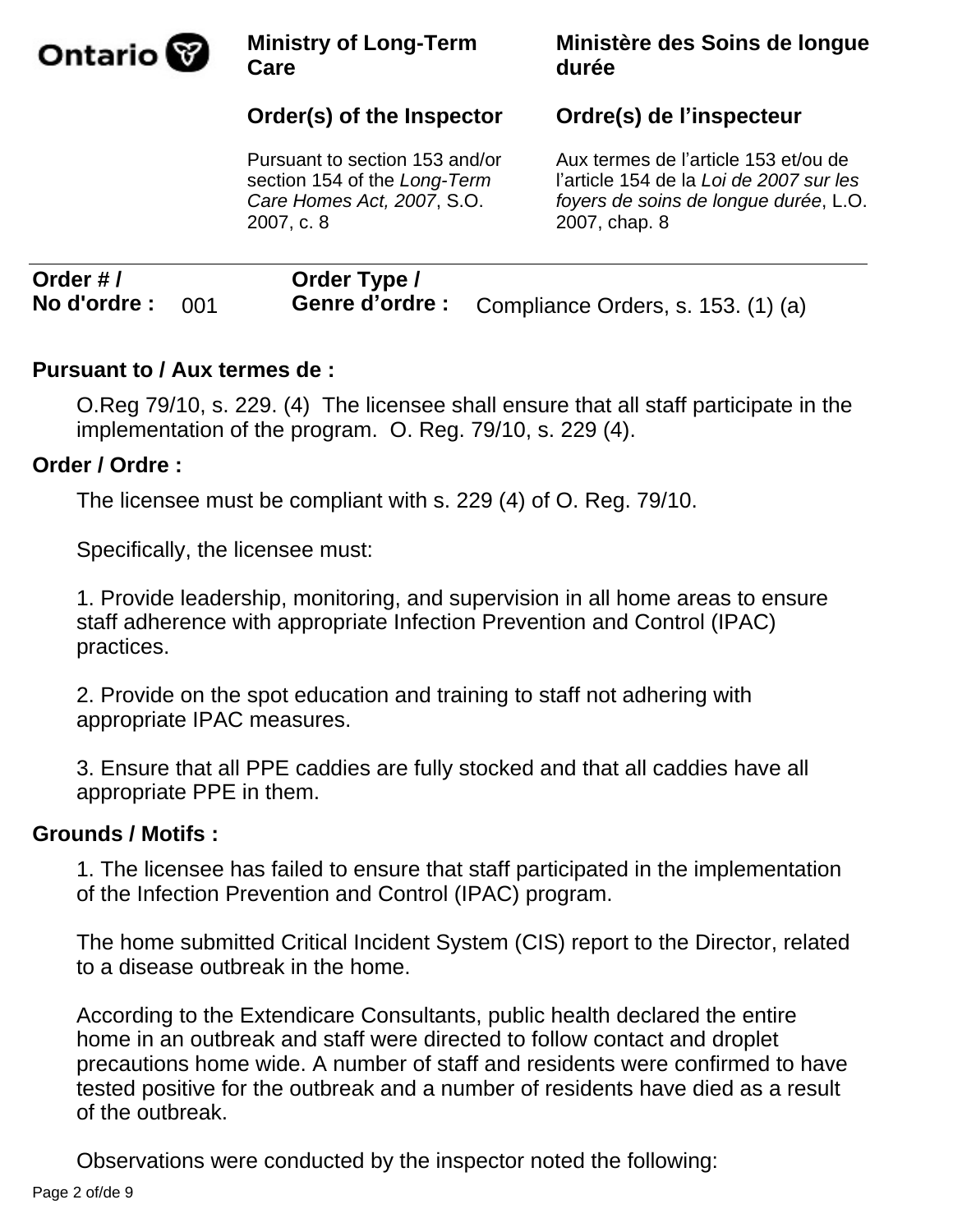

### **Ministère des Soins de longue durée**

# **Order(s) of the Inspector**

Pursuant to section 153 and/or section 154 of the Long-Term Care Homes Act, 2007, S.O. 2007, c. 8

## **Ordre(s) de l¶inspecteur**

Aux termes de l'article 153 et/ou de l'article 154 de la Loi de 2007 sur les foyers de soins de longue durée, L.O. 2007, chap. 8

- Throughout the home, there were many resident rooms and areas that did not have personal protective equipment (PPE) caddies for staff members to don on PPE.

- There were a few resident PPE caddies that did not have various glove sizes for staff to use, only one size was available in a few PPE caddies.

- A PSW was observed doffing off their PPE as they exit a resident's room but enters back in again to wash their hands.

- A PSW was seen putting on a surgical mask over their N95 mask. The PSW was aware this was not according to the home's infection prevention and control (IPAC) practices.

- An empty resident's drink cup was placed on top of the PPE caddie.

- A housekeeper was seen exiting a resident's room without doffing off their reusable gown and gloves. The housekeeper said that there was no garbage can to throw away their PPE by the resident's room. A housekeeping supervisor later showed the inspector that there was a garbage bin located close to the resident's door and that the housekeeper could have used that to dispose their soiled gloves. The housekeeping supervisor did acknowledge that there was no area for the housekeeper to doff off their reusable gown, so they had to travel a distance in the hallway to dispose their gown.

- Another housekeeper was seen double gloving themselves. The housekeeping supervisor said that this was not the right process and not the correct way to put on gloves.

- Resident's clothing protectors were placed on top of the PPE caddies on a unit of the home.

- An RN was seen exiting a resident's room and entering another without changing their gown while they were assessing the residents. The RN had indicated they could go from one resident's room to another wearing the same gown as long as they were not doing direct care for residents.

- A housekeeper was seen entering a resident's room without putting on a gown. The housekeeper said that they only need to put on a gown when they enter a resident's room with a particular coloured signage on them. A PSW who was nearby, said that this was not correct, and that the housekeeper should be donning on a gown every time they enter a resident's room, regardless of the precaution signage colour.

- A PSW was seen entering a resident's room without donning on gown or gloves. The inspector showed the PSW that there were gowns available inside the PPE caddie close to the resident's room and the PSW stated they did not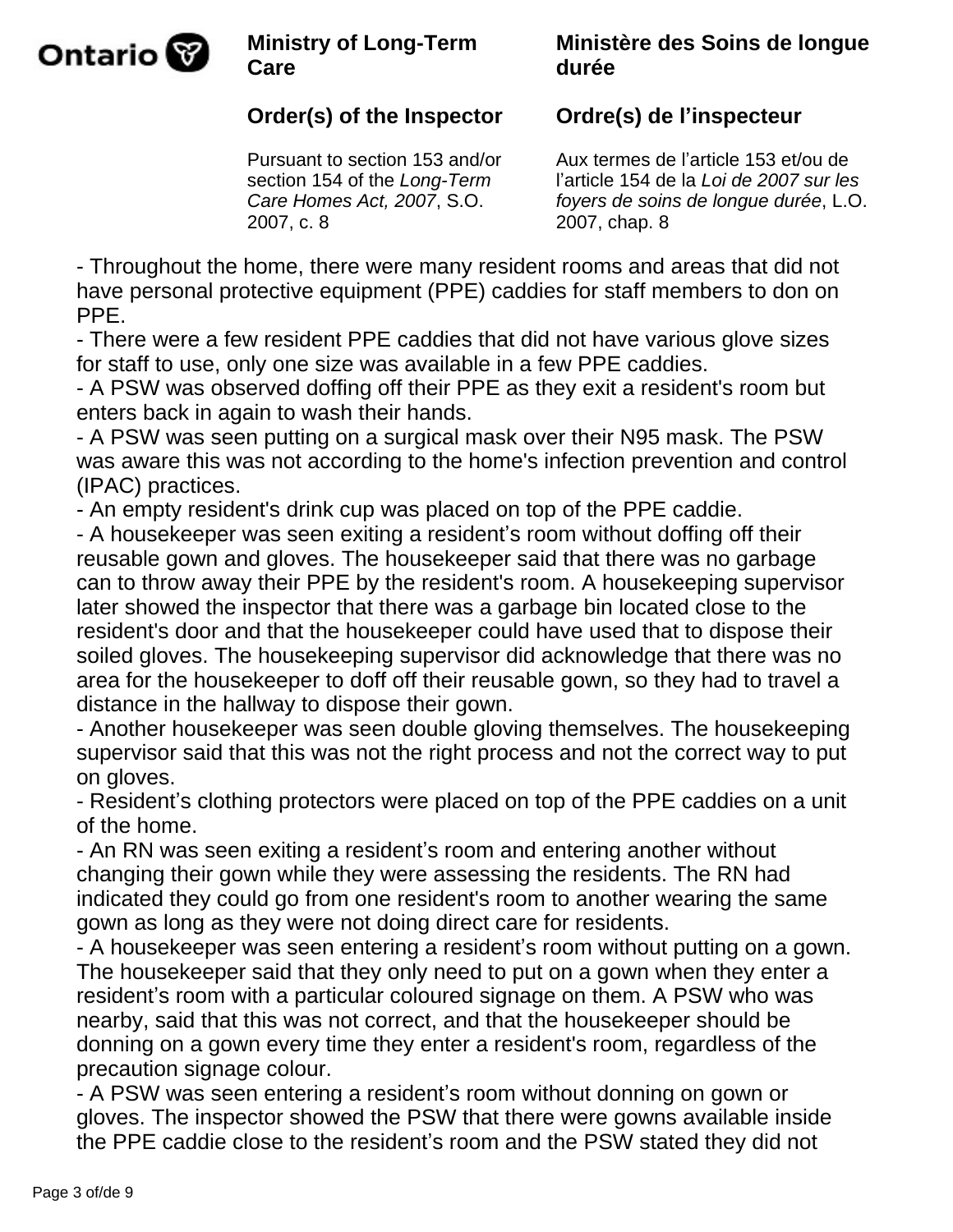

### **Ministère des Soins de longue durée**

# **Order(s) of the Inspector**

Pursuant to section 153 and/or section 154 of the Long-Term Care Homes Act, 2007, S.O. 2007, c. 8

# **Ordre(s) de l¶inspecteur**

Aux termes de l'article 153 et/ou de l'article 154 de la Loi de 2007 sur les foyers de soins de longue durée, L.O. 2007, chap. 8

see this earlier.

An interview with the DOC indicated the following:

- The home was working to procure more PPE caddies and that the standard practice of the home would be to place a PPE caddie right outside each resident's room.

- PPE caddies should be replaced with PPE after a staff member uses the last one. The home has sufficient stock of PPE supplies, however, staff are not always taking the initiative to stock the PPE after the last one has been used. - The PSW should not have entered into the resident's room to wash their hands after doffing off their PPE.

- Another PSW was spoken to by the DOC about their practice and stated that they are not supposed to be wearing a surgical mask over a N95 mask. They can wear either the surgical mask or the N95 mask, but not both at the same time.

- The DOC stated that the home was in the process of removing all reusable gowns in the home and replacing them with disposable gowns. However, the housekeeper should not have walked out of a resident's room with their gown and gloves on, those should have been disposed when they exited the resident's room.

- The other housekeeper should not have put on double gloves.

- The resident's clothing protectors should not have been placed on top of the resident's PPE caddies. The DOC said this did not follow the home's IPAC practices.

- The RN should have donning and doffing a gown each time they enter a different resident's room. The RN should be following the droplet/contact precaution signage regardless of what they were doing inside the resident's room.

- The DOC explained that there was different coloured precaution signage located on the door of every resident's room. However, the housekeeper should have been following the droplet/contact procedures regardless of the colour of the signage on the resident's door and putting a gown on when they enter a resident's room.

- The PSW should not have entered the resident's room without donning on PPE first. They are to don on in front of the resident's room, prior to them entering the room.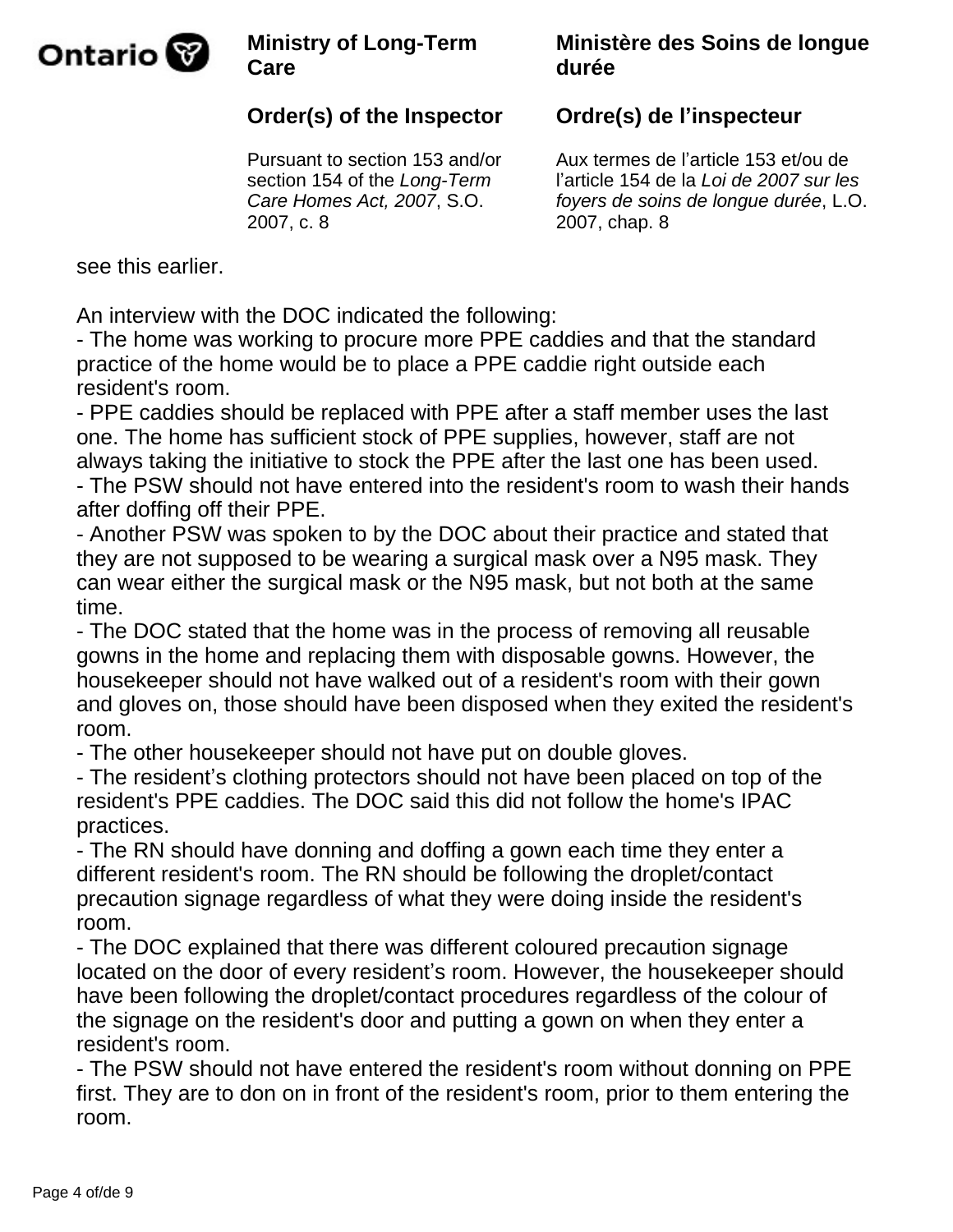

### **Ministère des Soins de longue durée**

# **Order(s) of the Inspector**

Pursuant to section 153 and/or section 154 of the Long-Term Care Homes Act, 2007, S.O. 2007, c. 8

# **Ordre(s) de l'inspecteur**

Aux termes de l'article 153 et/ou de l'article 154 de la Loi de 2007 sur les foyers de soins de longue durée, L.O. 2007, chap. 8

As there was an outbreak at the home, the observations demonstrated that there were inconsistent IPAC practices from the staff of the home and inconsistent supply of PPE outside of resident's rooms. As a result, the disease spread rapidly throughout the home and there were a number of resident deaths and also a number of residents who have tested positive for the outbreak resulting in actual risk to the residents. The risk associated to the staff not adhering to the home's IPAC program would be possible transmission of infectious agents during the ongoing outbreak in the home.

Sources: Interviews with PSWs, Housekeepers, the Housekeeping Supervisor, an RN, Extendicare Consultants, the DOC and other staff; Observations made at the home.

An order was made by taking the following factors into account:

Severity: There was actual risk of harm to the residents because the home was an outbreak and there was potential for possible transmission of infectious agents due to the staff not participating in the implementation of the IPAC program and an inconsistent supply of PPE outside resident's rooms. In addition, there were a number of resident deaths and a number of residents who have tested positive for the outbreak.

Scope: The scope of this non-compliance was widespread because the IPAC related concerns were identified during observations throughout the home, and the non-compliance has the potential to affect a large number of the LTCH's residents.

Compliance History: Multiple WNs and VPCs were issued to the home related to different sub-sections of the legislation in the past 36 months. (760)

**This order must be complied with by / Vous devez vous conformer à cet ordre d¶ici le :** Dec 24, 2020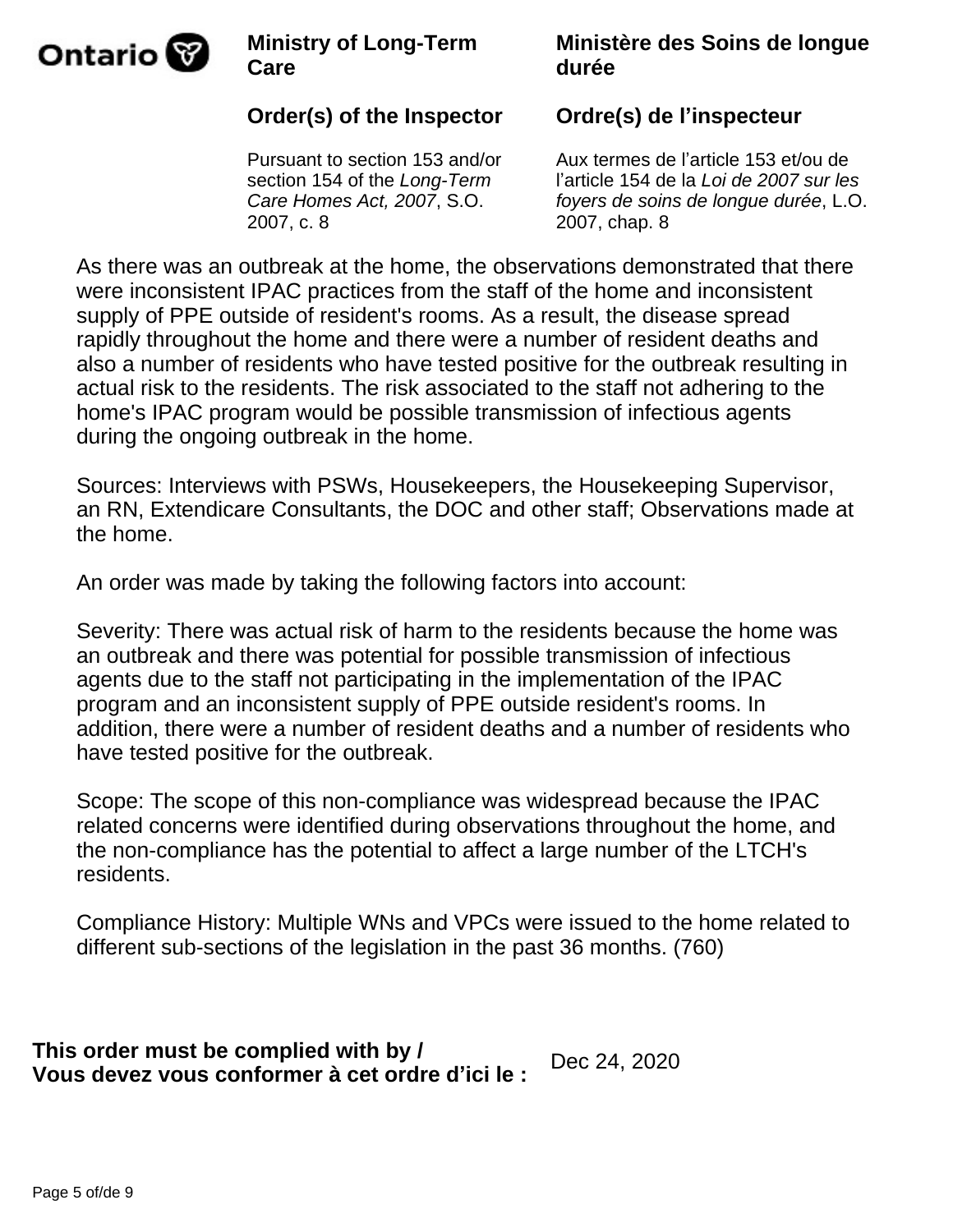

### **Ministère des Soins de longue durée**

# **Order(s) of the Inspector**

Pursuant to section 153 and/or section 154 of the Long-Term Care Homes Act, 2007, S.O. 2007, c. 8

### **Ordre(s) de l'inspecteur**

Aux termes de l'article 153 et/ou de l'article 154 de la Loi de 2007 sur les foyers de soins de longue durée, L.O. 2007, chap. 8

### **REVIEW/APPEAL INFORMATION**

#### TAKE NOTICE:

The Licensee has the right to request a review by the Director of this (these) Order(s) and to request that the Director stay this (these) Order(s) in accordance with section 163 of the Long-Term Care Homes Act, 2007.

The request for review by the Director must be made in writing and be served on the Director within 28 days from the day the order was served on the Licensee.

The written request for review must include,

- (a) the portions of the order in respect of which the review is requested;
- (b) any submissions that the Licensee wishes the Director to consider; and
- (c) an address for services for the Licensee.

The written request for review must be served personally, by registered mail, commercial courier or by fax upon:

**Director**  c/o Appeals Coordinator Long-Term Care Inspections Branch Ministry of Long-Term Care 1075 Bay Street, 11th Floor Toronto, ON M5S 2B1 Fax: 416-327-7603

When service is made by registered mail, it is deemed to be made on the fifth day after the day of mailing, when service is made by a commercial courier it is deemed to be made on the second business day after the day the courier receives the document, and when service is made by fax, it is deemed to be made on the first business day after the day the fax is sent. If the Licensee is not served with written notice of the Director's decision within 28 days of receipt of the Licensee's request for review, this(these) Order(s) is(are) deemed to be confirmed by the Director and the Licensee is deemed to have been served with a copy of that decision on the expiry of the 28 day period.

The Licensee has the right to appeal the Director's decision on a request for review of an Inspector's Order(s) to the Health Services Appeal and Review Board (HSARB) in accordance with section 164 of the Long-Term Care Homes Act, 2007. The HSARB is an independent tribunal not connected with the Ministry. They are established by legislation to review matters concerning health care services. If the Licensee decides to request a hearing, the Licensee must, within 28 days of being served with the notice of the Director's decision, give a written notice of appeal to both: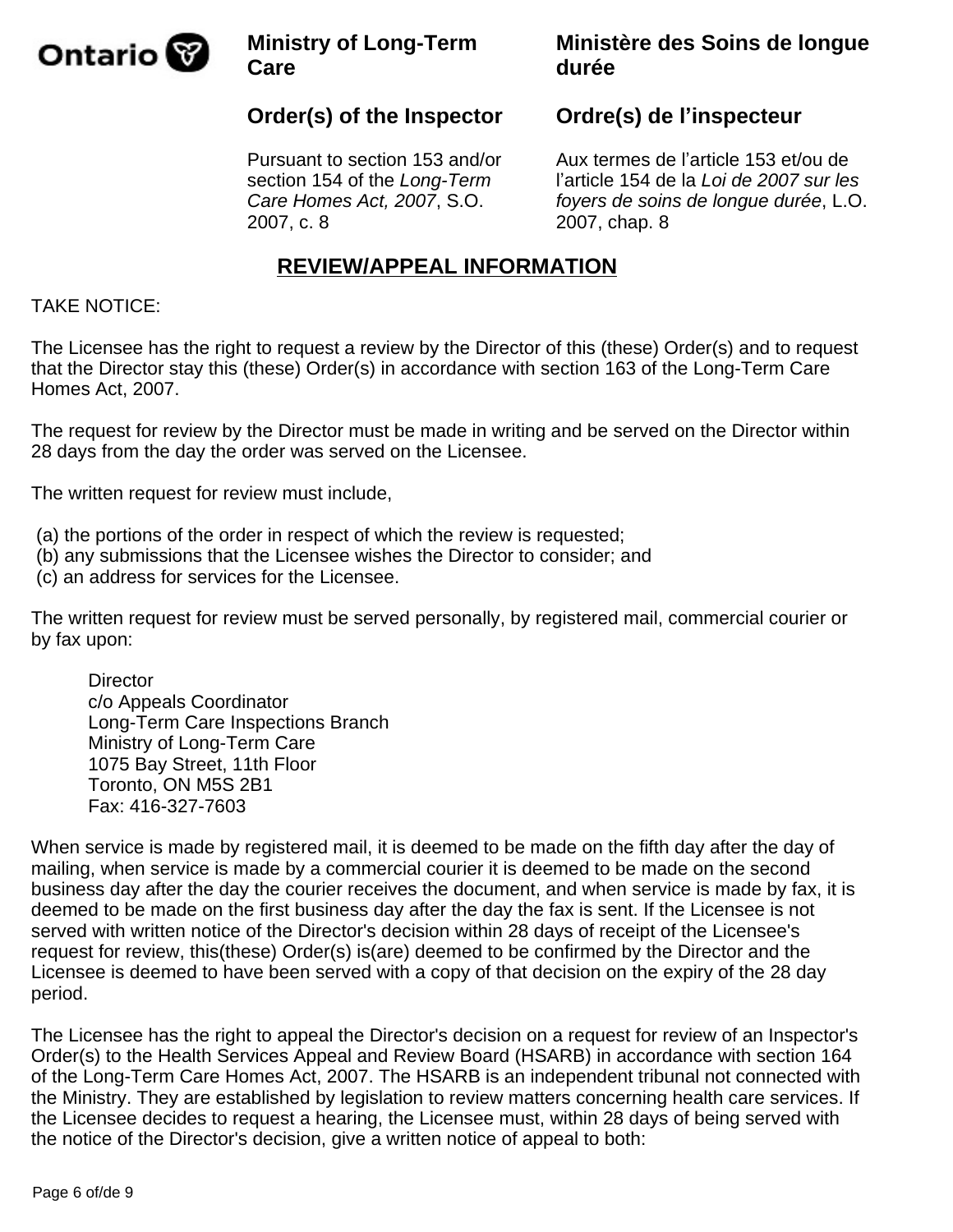

# **Order(s) of the Inspector**

Pursuant to section 153 and/or section 154 of the Long-Term Care Homes Act, 2007, S.O. 2007, c. 8

### **Ministère des Soins de longue durée**

### **Ordre(s) de l'inspecteur**

Aux termes de l'article 153 et/ou de l'article 154 de la Loi de 2007 sur les foyers de soins de longue durée, L.O. 2007, chap. 8

Health Services Appeal and Review Board and the Director

Attention Registrar Health Services Appeal and Review Board 151 Bloor Street West, 9th Floor Toronto, ON M5S 1S4

**Director** c/o Appeals Coordinator Long-Term Care Inspections Branch Ministry of Long-Term Care 1075 Bay Street, 11th Floor Toronto, ON M5S 2B1 Fax: 416-327-7603

Upon receipt, the HSARB will acknowledge your notice of appeal and will provide instructions regarding the appeal process. The Licensee may learn more about the HSARB on the website www.hsarb.on.ca.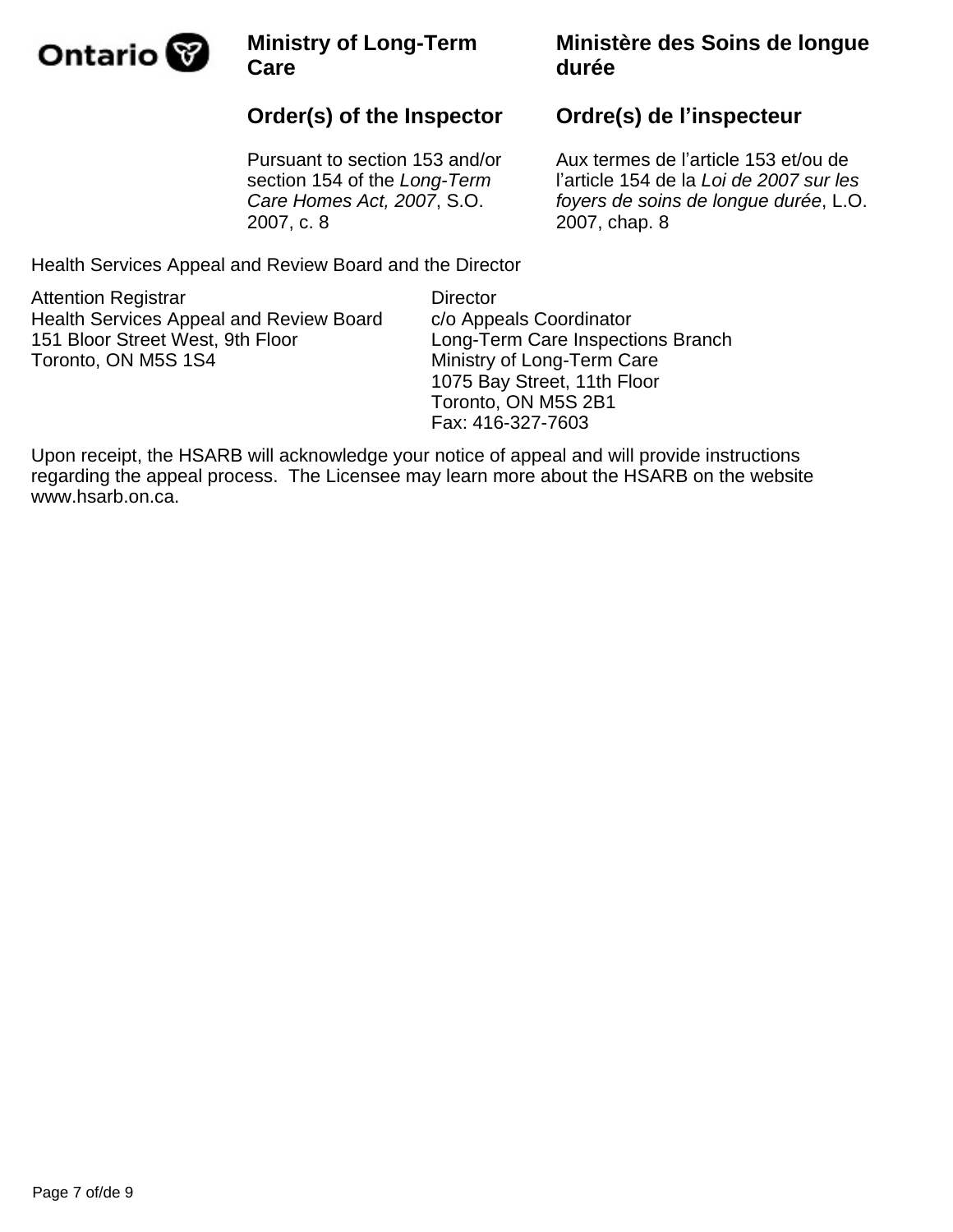

### **Ministère des Soins de longue durée**

## **Order(s) of the Inspector**

Pursuant to section 153 and/or section 154 of the Long-Term Care Homes Act, 2007, S.O. 2007, c. 8

### **Ordre(s) de l'inspecteur**

Aux termes de l'article 153 et/ou de l'article 154 de la Loi de 2007 sur les foyers de soins de longue durée, L.O. 2007, chap. 8

### **RENSEIGNEMENTS RELATIFS AUX RÉEXAMENS DE DÉCISION ET AUX APPELS**

#### PRENEZ AVIS :

Le/la titulaire de permis a le droit de faire une demande de réexamen par le directeur de cet ordre ou de ces ordres, et de demander que le directeur suspende cet ordre ou ces ordres conformément à l'article 163 de la Loi de 2007 sur les foyers de soins de longue durée.

La demande au directeur doit être présentée par écrit et signifiée au directeur dans les 28 jours qui suivent la signification de l'ordre au/à la titulaire de permis.

La demande écrite doit comporter ce qui suit :

a) les parties de l'ordre qui font l'objet de la demande de réexamen;

- b) les observations que le/la titulaire de permis souhaite que le directeur examine;
- c) l'adresse du/de la titulaire de permis aux fins de signification.

La demande de réexamen présentée par écrit doit être signifiée en personne, par courrier recommandé, par messagerie commerciale ou par télécopieur, au :

**Directeur** a/s du coordonnateur/de la coordonnatrice en matière d'appels Direction de l'inspection des foyers de soins de longue durée Ministère des Soins de longue durée 1075, rue Bay, 11e étage Toronto ON M5S 2B1 Télécopieur : 416-327-7603